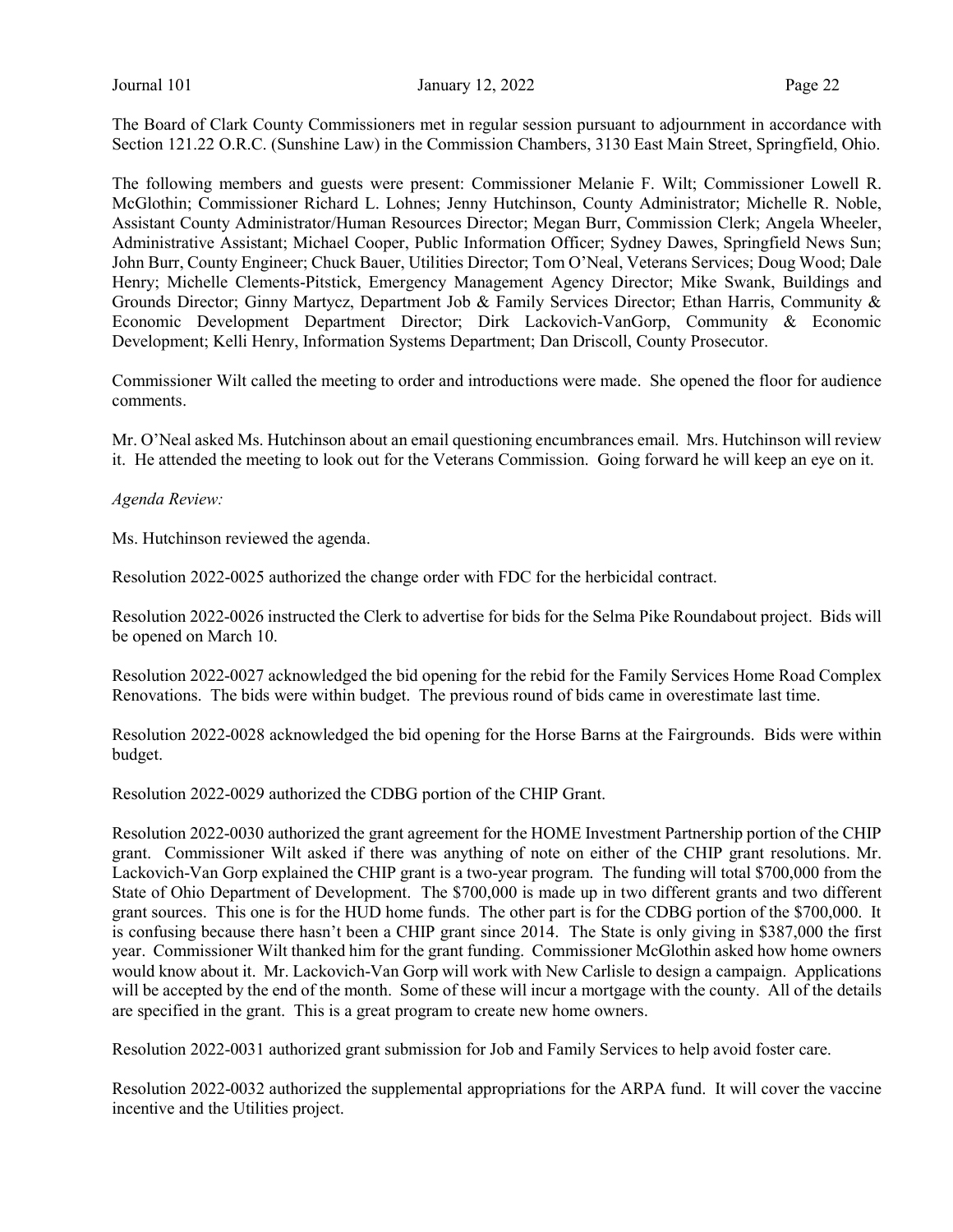Resolution 2022-0033 approved board appointments to the OhioMeansJobs board.

Resolution 2022-0034 authorized the Planning Commission appointments.

Resolution 2022-0035 authorized the Rural Zoning Commission appointments. John Hays resigned.

Resolution 2022-0036 appointed Greta Wilt to the Zoning Appeals Board.

Resolution 2022-0037 designated the official voting representative for the CCAO (County Commissioners Association of Ohio) annual meeting.

Resolution 2022-0038 established the meetings for the year.

Resolution 2022-0039 authorized the designation of commissioners and staff to various boards/committees.

Resolution 2022-0041 authorized the weekly requests for travel. Some of the bigger ones are for the entire year.

Resolution 2022-0042 authorized the ARPA funds for reimbursement of emergency assistance to Veterans. This for veterans' assistance in the amount of \$82,000 for 2021. 2022 will use the remaining funds.

Resolution 2022-0043 authorized payment to the Aqseptence Group for the valves.

Resolution 2022-0044 authorized participation in the ODOT cooperative purchasing programs. It is a resolution that has to be done every two years.

#### County Administrator Updates:

Ms. Hutchinson received a recommendation from the Microfilm Board to disband. If the Board would like staff will prepare a resolution. Commissioner Wilt agreed it was antiquated. The Board supported disbanding the Microfilm Board.

#### Commissioner Updates:

Commissioner McGlothin thanked the Community Development Department for all their hard work.

Commissioner Lohnes asked about the add on resolution for an outside attorney for Veterans. Dan Harkins agreed to work pro bono for the Veterans Commission. However, the letter from the judge said the Veterans Commission is responsible for costs. Mr. Thompson said the judge's entry was dated January 4<sup>th</sup>. It is in conflict with the Board's resolution. He would like it cleared up.

#### 2022 Budget Presentation:

Ms. Hutchinson presented the budget. See attached.

- Dog and Kennel-she presented photos of one of the department's vehicles. This vehicle can't be used year-round due to lack of heat and AC in the back for the dogs. It is a maintenance nightmare.
- Board of Elections Roof-It is in desperate need to be replaced. The estimate is \$75,000.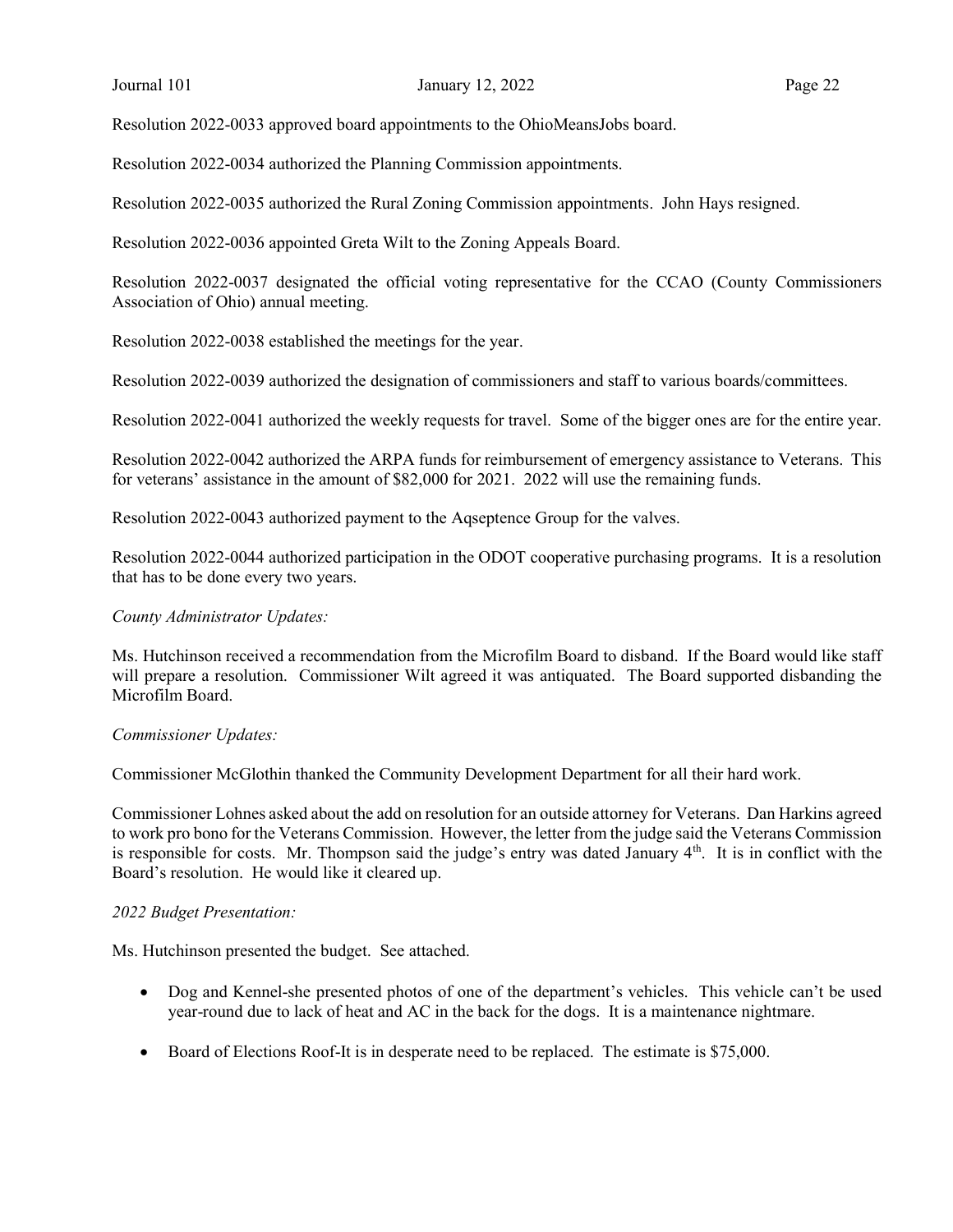- Courthouse renovation-\$500,000 is budgeted for the architect fees. It will take a year to go through that process. The HVAC is antiquated. Commissioner Wilt said the challenge will be the tenants will be in those spaces during renovations. Commissioner Wilt wondered if it would make more sense to borrow for that money. Commissioner Lohnes felt the 500k from the APRA made sense.
- Public Safety Building elevators are budgeted at \$250,000.
- Treasurer requested funds for an auto cashing system. Currently they reconcile accounts by hand. The system will cost \$63,000.
- There was \$2.5 million left in the transitional funds.

Ms. Hutchinson did not include the Sheriff's road patrol since they have not provided the information requested. The ARPA funds can be used. Commissioner Lohnes added there has been no effort from that department. There are outside agencies that pay for the contract deputies. Those funds could be used to replace road deputies. Commissioner Wilt asked what the Sheriff's carryover was last year. Ms. Hutchinson will look.

- CIC missed the deadline. Based on past practices that is why it wasn't funded.
- OSU extension has a carryover so their budget was reduced by \$70,000. If this reduction takes place the Board of Elections roof could be funded.

Commissioner Wilt wants the CIC funded. She felt it was a different consideration with the partnership. When the DDC (Dayton Development Coalition) was denied, it was different. The DDC requested \$28,000 and they didn't reach out and talk to the County until February or March that year. The County has a strong partnership with the CIC and have two spots on their board. CIC does a lot of the economic development work for the County that the County can't do. They have done a good job. It is an excellent investment of funds.

Commissioner Lohnes wanted the City of Springfield to contribute to the County's level. He agreed the CIC needed some funding. He noted Community Development has taken on more and more community development work. Clark County Community Development has done some projects the CIC didn't do. He wanted to discuss the amount.

Ms. Hutchinson said the CIC requested \$320,000.

Commissioner McGlothin said it is money well spent. They get more people working and buying in the county.

Commissioner Wilt agreed Clark County Community Development services are complimentary rather than competitive. She asked Mr. Harris for his thoughts. Mr. Harris said the relationship is still growing. Community Development stands ready to take on whatever the Board directs. They are not having the conflicts that used to be there.

Ms. Martycz, Department of Job & Family Services, noted the CIC receives a couple hundred thousand through their department in contracts. She felt it needed to be recognized the County does contribute to CIC.

Commissioner Wilt said last year the Board cut \$10,000 from the CIC after the pandemic hit. Their budget in 2021 was \$320,000.

Ms. Hutchinson suggested letting the CIC hear that these deadlines are in place for a reason. The partnership is important. She suggested funding them at \$300,000 right now. In June, do a midyear review and reimburse them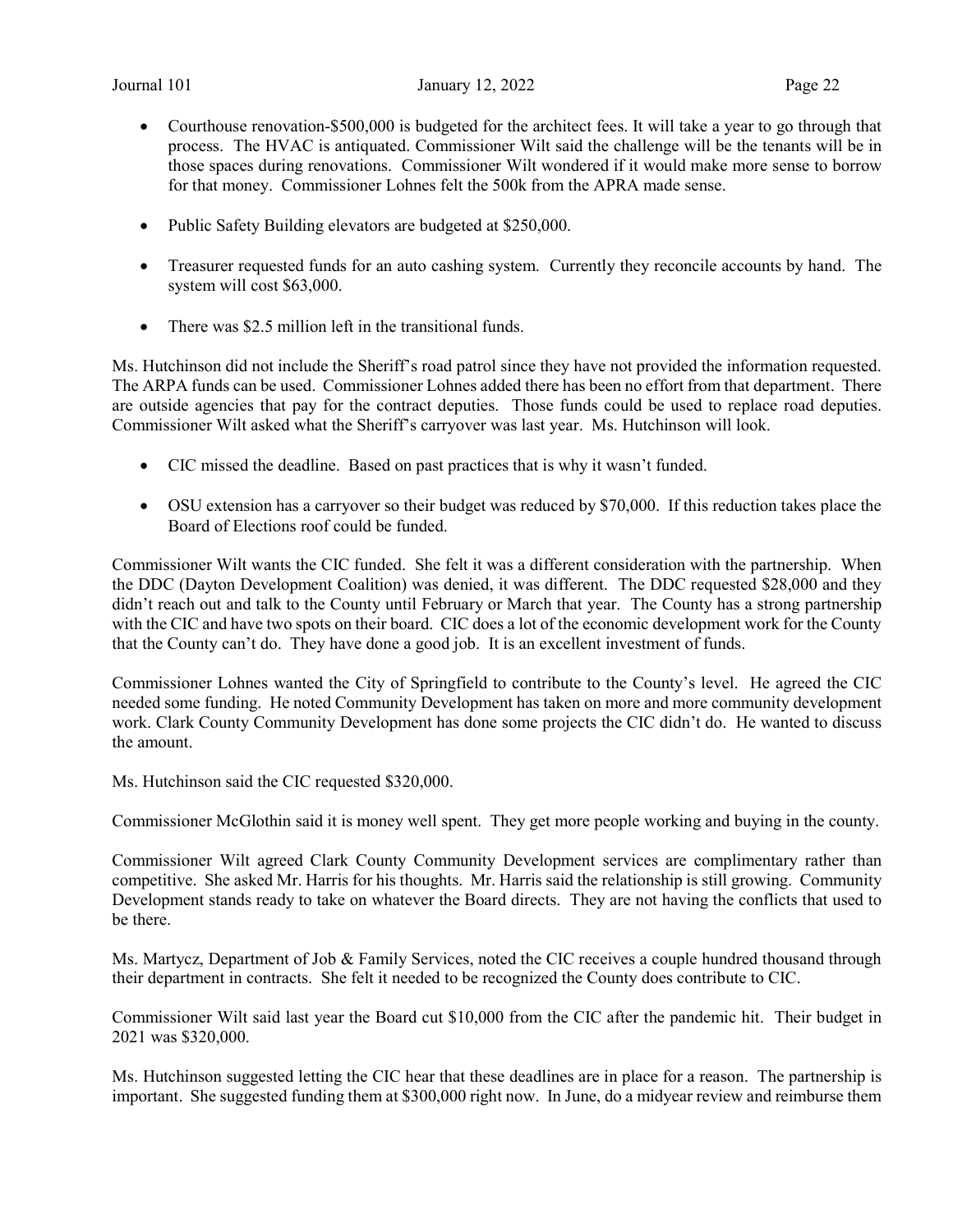Journal 101 **January 12, 2022** Page 22

the remaining amount. Ms. Hutchinson believed the relationship is better but it is not where it needs to be. She would like to see a greater effort on all three sides [County, CIC, and City of Springfield]. Commissioner Wilt said there was some discussion at a recent meeting that there were members of the CIC board that didn't fully understand the mechanism to fund. The City of Springfield's contribution is tiny. The County gets two votes and the City of Springfield has two votes. In the last few years there haven't been huge disagreements on how things are handled.

Commissioner McGlothin wants it to remain the same. There is a lot of value. Community Development is doing a great job also. They are working on the relationship side. There are good things in the wind. The CIC has produced.

Commissioner Wilt supported fully funding the CIC at \$320,000 with a stern message regarding the deadline. She asked if there were things in Community Development that weren't funded. Mr. Harris replied no. they submitted their budget request \$20,000 less than last year. They were maxed out in terms of capacity of what staff can do. He could use more professional staff. It is hard to attract folks with 20-30 years experience. He wanted to grow in professionalism and needed professional members. There is disparity between their department and what the CIC can do. The CIC staff makes more money so they can attract more.

Commissioner Wilt noted the CIC funding has been reduced over time. She did not want a competitive attitude with the CIC. She wanted the CIC and Community Development treated equally.

Mr. Burr, County Engineer, added the CIC has been the mechanism to received funds from the state. Speedway was an example of that.

- Ms. Hutchinson said any raises with merit were included.
- AB Graham Deputy-the cost can be split among the elected officials in that building.
- Probate Court, the Prosecutor, and Tax Map all have requested additional funds temporarily for transitioning staff.
- $\bullet$

\$405,000 was committed for the Horse Barns at the Fairgrounds. Ms. Hutchinson tried to match the \$50,000 capital request for the Fairgrounds that was granted last year. The Fairgrounds is able to get grant funds to match. They could put the money towards roofs. Commissioner Lohnes requested the roof estimates.

- Commissioner Wilt wanted to take a look at the \$500,000 for the architect.
- Ms. Hutchinson said there were increases for Soil & Water. They have not been giving their staff competitive raises. They want to remain competitive. Not increased their budget in the last five years. Ms. Hutchinson agreed.
- OSU Extension-Commissioner Wilt said they had a couple employees quit. They want to replace one of those which would help the Local Foods Council. Ms. Hutchinson explained their full staff is included. Commissioner Wilt wants to think on that. Commissioner Lohnes noted OSU had a plan for how to spend the money if they were given the same. They wanted to add staffing. They can maintain at \$270,000. Ms. Hutchinson said they can use \$70,000 of their carryover to make them whole. Next year the Board can look at it again.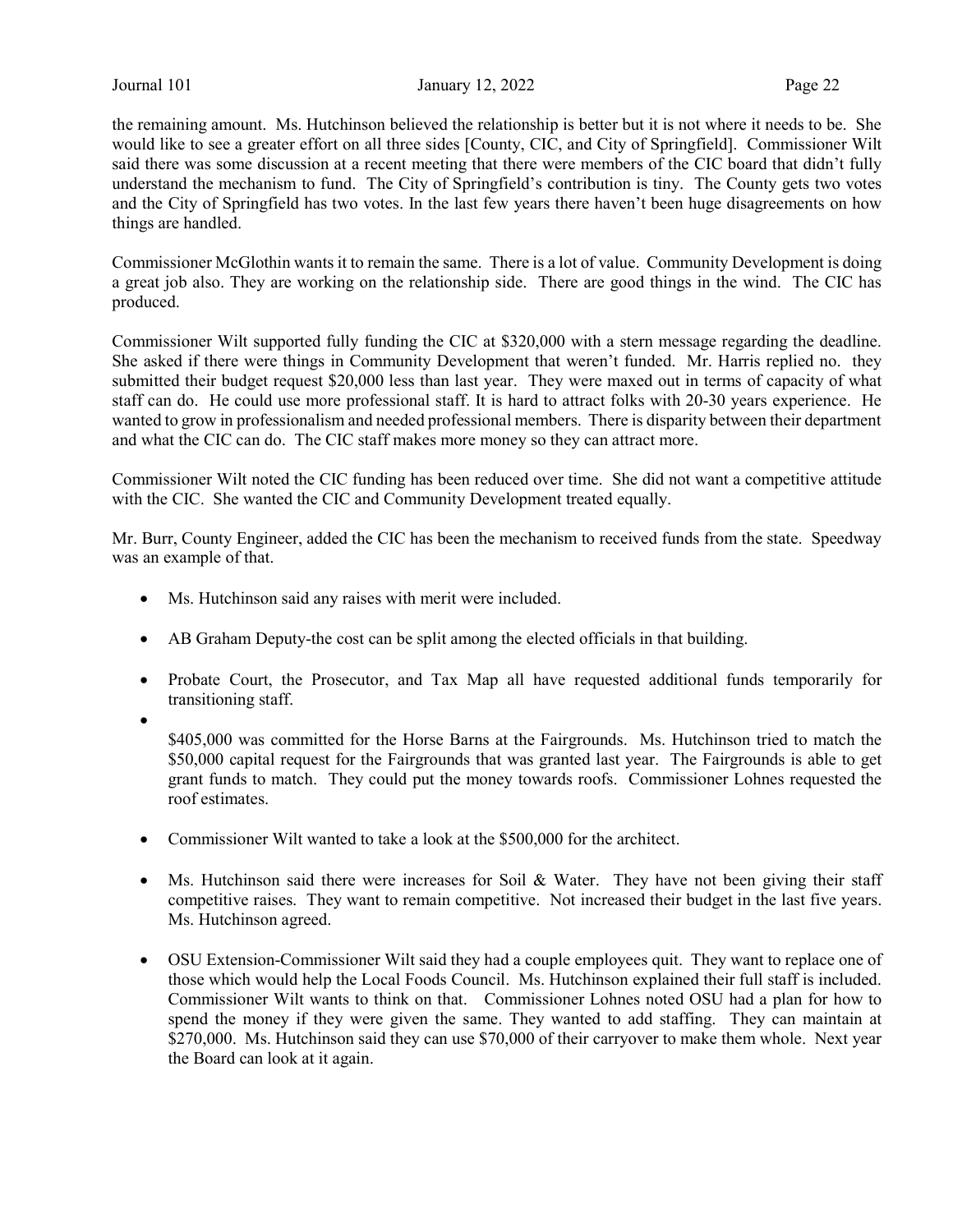Commissioner Lohnes moved to go into executive session to discuss pending and imminent litigation. Commissioner McGlothin seconded the motion. The roll being called for passage resulted as follows:

Commissioner Lohnes, Yes; Commissioner McGlothin, Yes; Commissioner Wilt, Yes

The Board reconvened in informal session.

Ms. Hutchinson will send the budget revisions for review. She planned to have a resolution on the agenda next week adopting the budget.

Commissioner Lohnes wanted to talk about \$2.4 million which would include discussions for the detention center. Good time to talk about the future.

Calendar events were reviewed.

The Board recessed until 10:00 a.m.

Call to Order, Commission President Wilt Resolution 2022-0024

Following the pledge, Commissioner Lohnes moved to approve the minutes of the last meeting and dispense with reading of the same. Commissioner McGlothin seconded the motion. The roll being called for passage resulted as follows:

Commissioner Lohnes, Yes; Commissioner McGlothin, Yes; Commissioner Wilt, Abstain

Commissioner Lohnes moved to approve the agenda in its entirety including amended Resolutions 2022-0037, 0038, & 0040. Commissioner McGlothin seconded the motion. The roll being called for passage resulted as follows:

Commissioner Lohnes, Yes; Commissioner McGlothin, Yes; Commissioner Wilt, Yes

 Resolution 2022-0025 ENGC file

## Authorize Change Order #1 for 2021 Herbicidal Spraying Contract

Commissioner Lohnes moved, per the request of the County Engineer, to authorize Change Order No. 1 with:

| <b>Organization Name:</b>    | FDC Enterprises, Inc.                         |
|------------------------------|-----------------------------------------------|
| <b>Organization Address:</b> | 5470 Ballentine Pike, Springfield, Ohio 45502 |
| <b>Original Contract:</b>    | \$99,300.00                                   |
| <b>This Change:</b>          | \$13,597.50                                   |
| <b>New Contract Total:</b>   | \$112,897.50                                  |
| <b>Funding Source(s):</b>    | Local MVGT                                    |
| <b>Reason for Change:</b>    | Reconcile final quantities.                   |

Further move to authorize the County Administrator to execute the change order.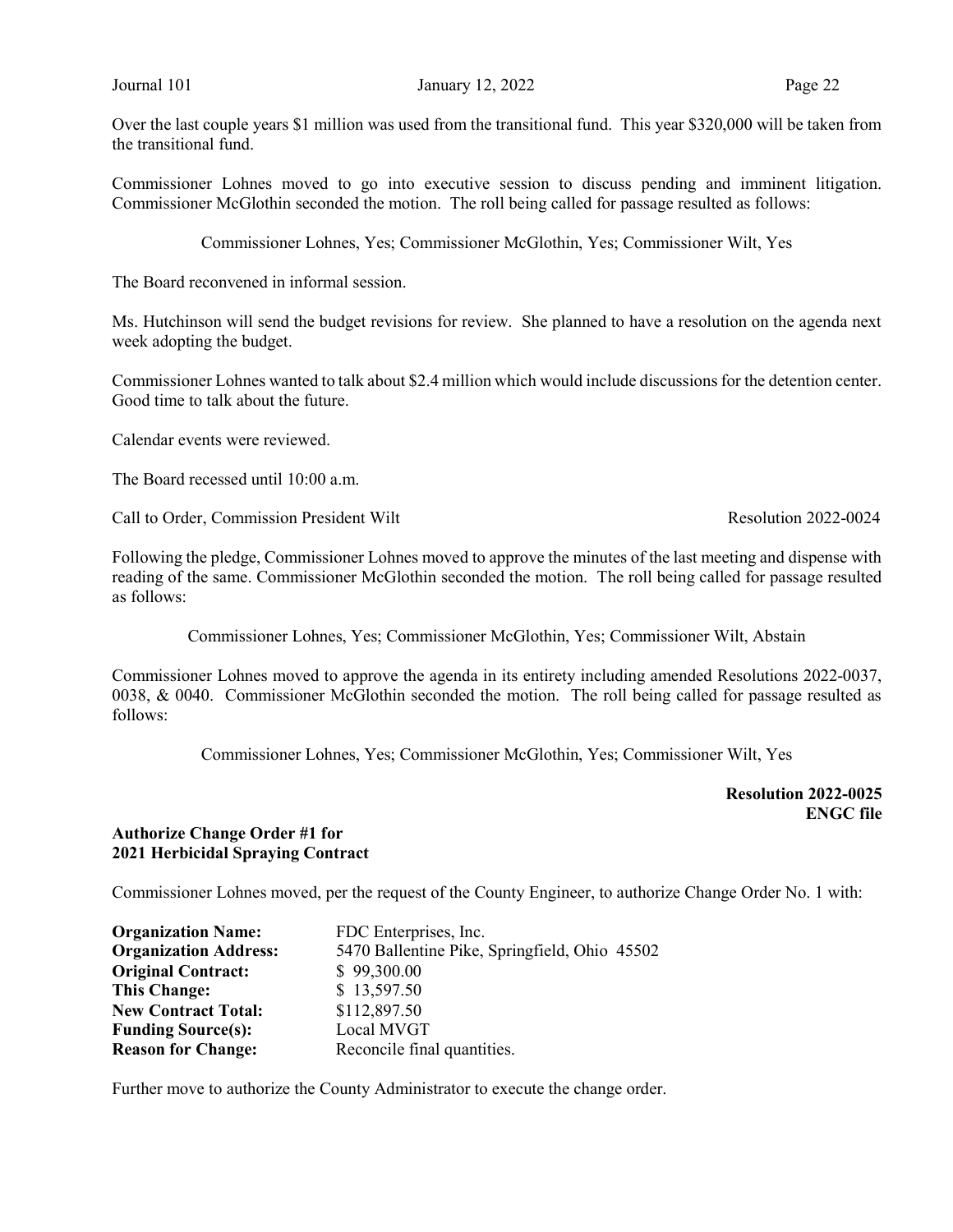Commissioner McGlothin seconded the motion and the roll being called for its passage, the vote resulted as follows:

Commissioner Lohnes, Yes; Commissioner McGlothin, Yes; Commissioner Wilt, Yes

Resolution 2022-0026 ENGB file

# Instruct Clerk to Advertise for Bids for CLA CR 351-7.92 Selma Pike Roundabout LPA Project PID 109451

Commissioner Lohnes moved, per the request of the Deputy Engineer, to instruct the Commission Clerk to advertise for bids for CLA CR 351-7.92 Selma Pike Roundabout Project. Said bids will be opened in public session on March 10, 2022, at approximately 10:00 a.m., at the Clark County Commission Office, 3rd Floor, Springview Government Center, 3130 East Main Street, Springfield, Ohio 45503. It is noted that bids are due in the County Commission Office at the above address no later than 10:00 a.m. on March 10, 2022.

Commissioner McGlothin seconded the motion and the roll being called for its passage, the vote resulted as follows:

Commissioner Lohnes, Yes; Commissioner McGlothin, Yes; Commissioner Wilt, Yes

Resolution 2022-0027 BJFB file

# Acknowledge Re-Bid Opening for Clark County Family Services Home Road Complex Renovations

Commissioner Lohnes moved, per request of the County Administrator, to acknowledge receipt of the bids below, subject to the Board's right to reject any bid pursuant to the notice of competitive bidding and any other applicable re-bid requirements. The re-bid opening for the Clark County Family Services Home Road Complex Renovations project was held on Thursday, January 6, 2022. The following bids were read:

| <b>Bidder</b>                 | <b>Base Bid</b> | Alternate #1 | Alternate #2  | Alternate #3  |
|-------------------------------|-----------------|--------------|---------------|---------------|
| <b>Armcorp Construction</b>   | \$4,460,000     | $-S$<br>-800 | $-$ \$12,000  | $-$ \$ 58,000 |
| <b>Brumbaugh Construction</b> | \$4,488,000     | $-$ \$ 3,000 | $-$ \$ 36,000 | $-$ \$ 98,000 |
| C & N Contractors             | \$4,830,000     | $-$ \$ 2,000 | $-$ \$18,000  | $-$100,000$   |
| Wise Construction Co., Inc.   | \$4,135,000     | $-$ \$ 2,800 | $-$ \$42,000  | $-$150,000$   |

#### Estimate: Base Bid \$ 4,330,000

Further move to refer the bids to staff for further evaluation.

Commissioner McGlothin seconded the motion and the roll being called for its passage, the vote resulted as follows:

Commissioner Lohnes, Yes; Commissioner McGlothin, Yes; Commissioner Wilt, Yes

Resolution 2022-0028 COMB file

Acknowledge Bid Opening for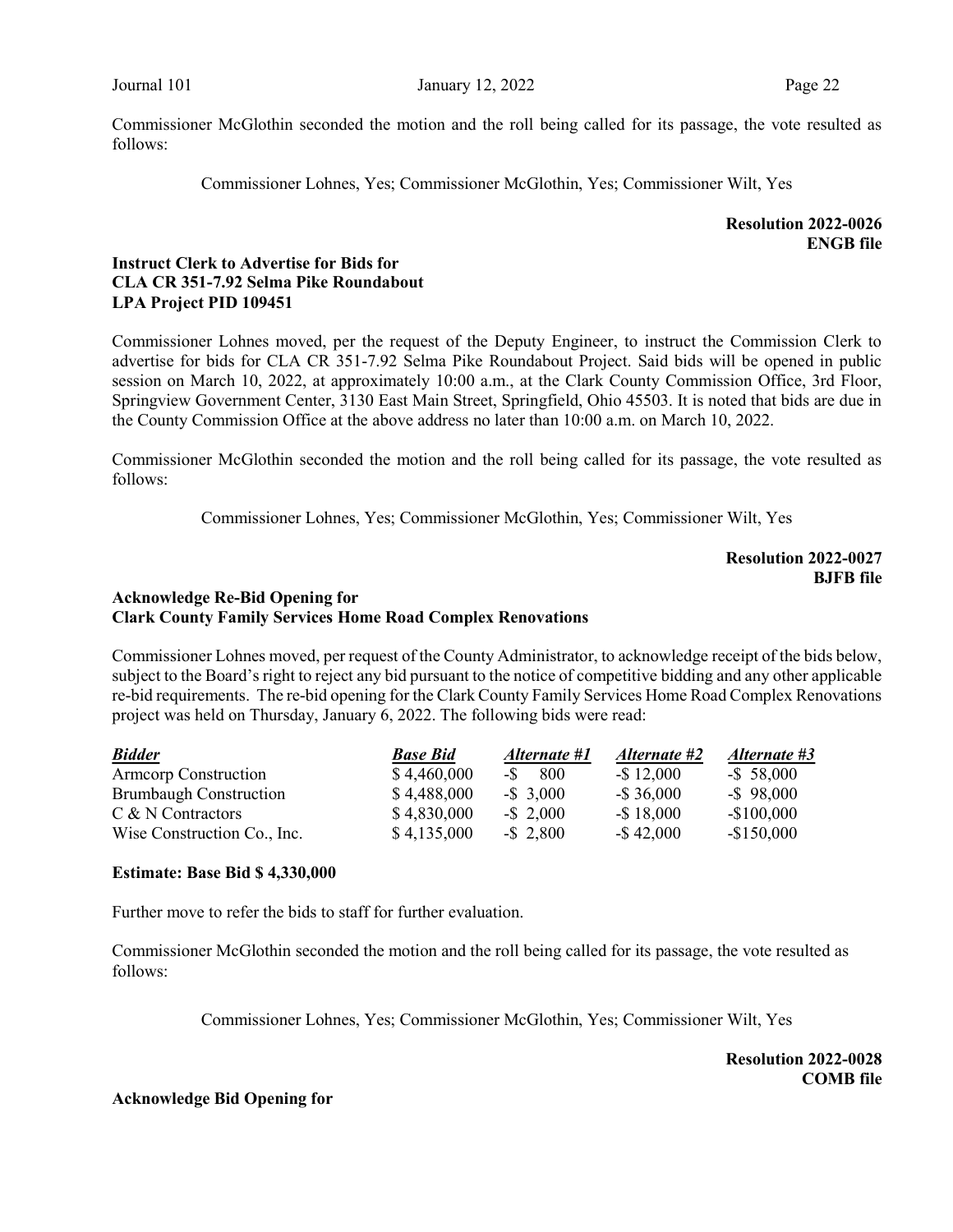# Fairgrounds Horse Barns Improvement Project

Commissioner Lohnes moved, per request of the County Administrator, to acknowledge receipt of the bids below, subject to the Board's right to reject any bid pursuant to the notice of competitive bidding and any other applicable bid requirements. The bid opening for the Fairgrounds Horse Barns Improvement project was held on Thursday, January 6, 2022. The following bids were read:

| <b>Bidder</b>                 | <b>Base Bid</b> | Alternate #1 | Alternate #2 |
|-------------------------------|-----------------|--------------|--------------|
| Alpha Demolition/Excavation   | \$404,000       | $-$14,000$   | \$18,500     |
| Arcon Builders                | \$364,950       | $-$12,000$   | \$9,950      |
| Armcorp Construction, Inc.    | \$373,445       | $-$11,360$   | \$7,715      |
| <b>Brumbaugh Construction</b> | \$392,000       | $-$15,000$   | \$13,000     |
| Kapp Construction, Inc.       | \$399,700       | $-$ \$20,000 | \$13,600     |
| LeVan's Excavating, Inc.      | \$427,488       | $-$ \$20,000 | \$12,500     |
| Setterlin                     | \$397,000       | $-$17,000$   | \$13,800     |

## Estimate: Base Bid \$ 405,000

Further move to refer the bids to staff for further evaluation.

Commissioner McGlothin seconded the motion and the roll being called for its passage, the vote resulted as follows:

Commissioner Lohnes, Yes; Commissioner McGlothin, Yes; Commissioner Wilt, Yes

# Resolution 2022-0029 CDDG file

# Approve Grant Agreement Community Development Block Grant (CDBG)

Commissioner Lohnes moved, per the request of the Community Development Department, to accept the following grant agreement:

| Grantor:                    | State of Ohio, Development Services Agency                                                                                                                                                                                                                                                                                                                                                                                                                                                                                                                                                                                                                                                                                                                                                                                                                                                                                                                                                                                |
|-----------------------------|---------------------------------------------------------------------------------------------------------------------------------------------------------------------------------------------------------------------------------------------------------------------------------------------------------------------------------------------------------------------------------------------------------------------------------------------------------------------------------------------------------------------------------------------------------------------------------------------------------------------------------------------------------------------------------------------------------------------------------------------------------------------------------------------------------------------------------------------------------------------------------------------------------------------------------------------------------------------------------------------------------------------------|
| <b>Grant Agreement:</b>     | $B-C-21-1AL-1$                                                                                                                                                                                                                                                                                                                                                                                                                                                                                                                                                                                                                                                                                                                                                                                                                                                                                                                                                                                                            |
| <b>Amount Funding:</b>      | \$80,500.00                                                                                                                                                                                                                                                                                                                                                                                                                                                                                                                                                                                                                                                                                                                                                                                                                                                                                                                                                                                                               |
| <b>Purpose:</b>             | PY21 Community Housing Impact & Preservation Program (CHIP)                                                                                                                                                                                                                                                                                                                                                                                                                                                                                                                                                                                                                                                                                                                                                                                                                                                                                                                                                               |
| <b>Effective Dates:</b>     | December 1, 2021 – April 30, 2024                                                                                                                                                                                                                                                                                                                                                                                                                                                                                                                                                                                                                                                                                                                                                                                                                                                                                                                                                                                         |
| <b>Project Description:</b> | Clark County will utilize \$80,500 of CDBG funding for PY21 CHIP program activities<br>assisting qualifying low-moderate income (LMI) homeowners in Clark County and the<br>City of New Carlisle. An additional \$302,500 of HOME Investments Partnership<br>program funding through a separate grant will also support the CHIP program. Clark<br>County applied for \$700,000 through the CHIP Program for activities including: Owner<br>Rehabilitation \$130,000 to complete 3 units; Owner Home Repair \$140,000 to complete<br>10 units; Down-payment Assistance/Rehabilitation \$300,000 to complete 6 units; and<br>New Construction with Habitat for Humanity \$60,000 to assist with 2 Habitat partner-<br>families. Partnering jurisdiction(s) include the City of New Carlisle. Clark County's<br>initial award has been reduced to \$383,000. Upon proven capacity and performance to<br>expend funds after one year, the balance of the $$700,000$ funding $($317,000)$ will be<br>granted by an amendment. |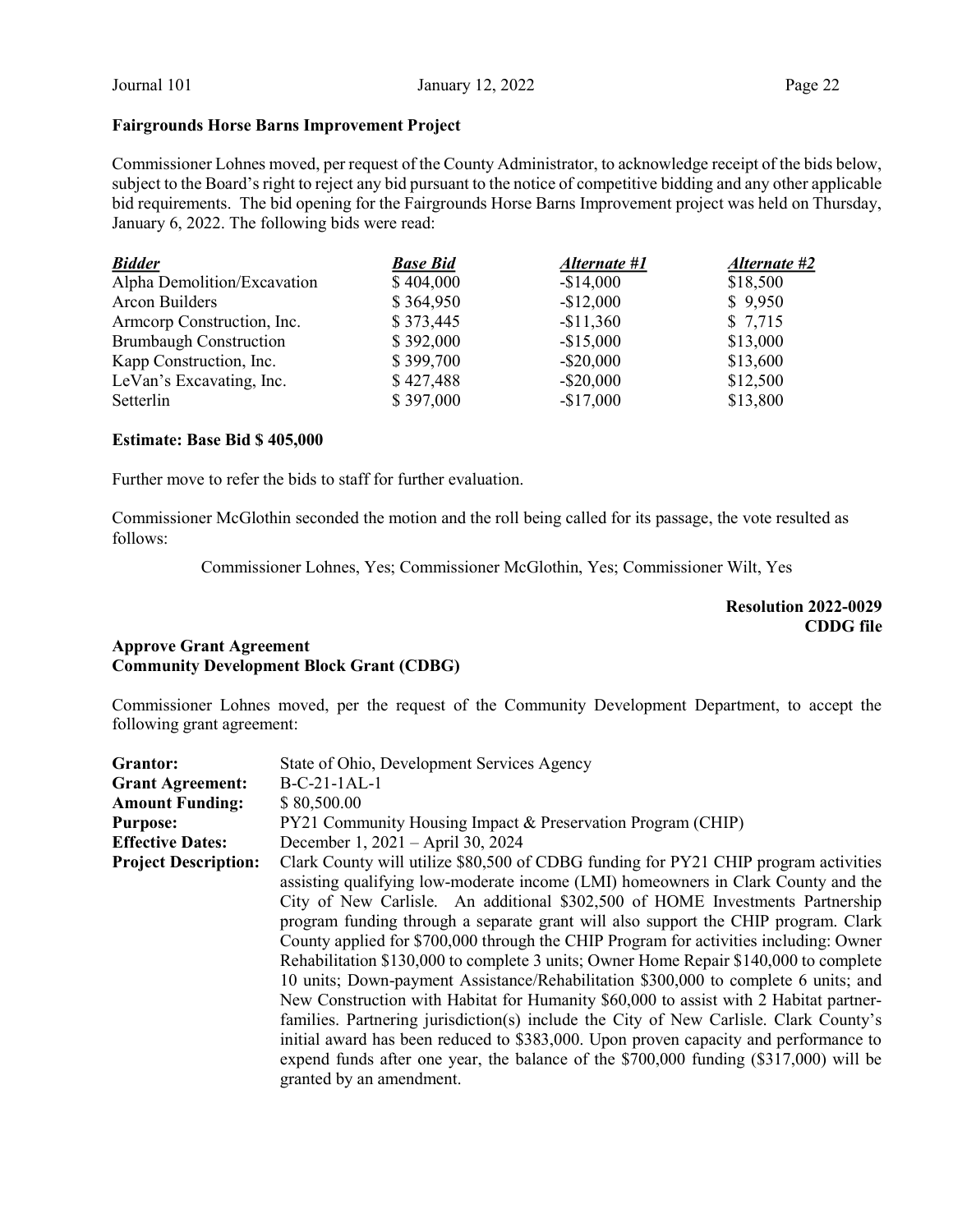Commissioner McGlothin seconded the motion and the roll being called for its passage, the vote resulted as follows:

Commissioner Lohnes, Yes; Commissioner McGlothin, Yes; Commissioner Wilt, Yes

# Resolution 2022-0030 CDDG file

# Approve Grant Agreement: B-C-21-1AL-2 HOME Investments Partnership Program

Commissioner Lohnes moved, per the request of the Community Development Department, to accept the following grant agreement:

| Grantor:                    | State of Ohio, Development Services Agency                                              |
|-----------------------------|-----------------------------------------------------------------------------------------|
| <b>Grant Agreement:</b>     | $B-C-21-1AL-2$                                                                          |
| <b>Amount Funding:</b>      | \$302,500.00                                                                            |
| <b>Purpose:</b>             | PY21 Community Housing Impact & Preservation Program (CHIP)                             |
| <b>Effective Dates:</b>     | December 1, 2021 – April 30, 2024                                                       |
| <b>Project Description:</b> | Clark County will utilize \$302,500 of HOME funding for PY21 CHIP program activities    |
|                             | assisting qualifying low-moderate income (LMI) homeowners in Clark County and the       |
|                             | City of New Carlisle. An additional \$80,500 of Community Development Block Grant       |
|                             | (CDBG) funding through a separate grant will also support the CHIP program. Clark       |
|                             | County applied for \$700,000 through the CHIP Program for activities including: Owner   |
|                             | Rehabilitation \$130,000 to complete 3 units; Owner Home Repair \$140,000 to complete   |
|                             | 10 units; Down-payment Assistance/Rehabilitation \$300,000 to complete 6 units; and     |
|                             | New Construction with Habitat for Humanity \$60,000 to assist with 2 Habitat partner-   |
|                             | families. Partnering jurisdiction(s) include the City of New Carlisle. Clark County's   |
|                             | initial award was been reduced to \$383,000. Upon proven capacity and performance to    |
|                             | expend funds after one year, the balance of the $$700,000$ funding $($317,000)$ will be |
|                             | granted by an amendment.                                                                |

Commissioner McGlothin seconded the motion and the roll being called for its passage, the vote resulted as follows:

Commissioner Lohnes, Yes; Commissioner McGlothin, Yes; Commissioner Wilt, Yes

Resolution 2022-0031 JFSG file

# Authorize Grant Submission For Ohio START (Sobriety Treatment and Reducing Trauma) Program

Commissioner Lohnes moved, per the request of the Department of Job and Family Services, to authorize grant submission of the following:

| <b>Organization Name:</b>    | Ohio START                                                                     |
|------------------------------|--------------------------------------------------------------------------------|
| <b>Organization Address:</b> | 37 West Broad Street, Suite 1100, Columbus, Ohio 43215                         |
| In the amount of:            | \$150,000 reimbursed yearly                                                    |
| <b>Funding Source(s):</b>    | PCSAO/OFC                                                                      |
| <b>Purpose:</b>              | To implement substance abuse best practice program as supported by the Family  |
|                              | First Prevention Services Act to help prevent child entrance to foster care in |
|                              | Clark County Family & Children Services.                                       |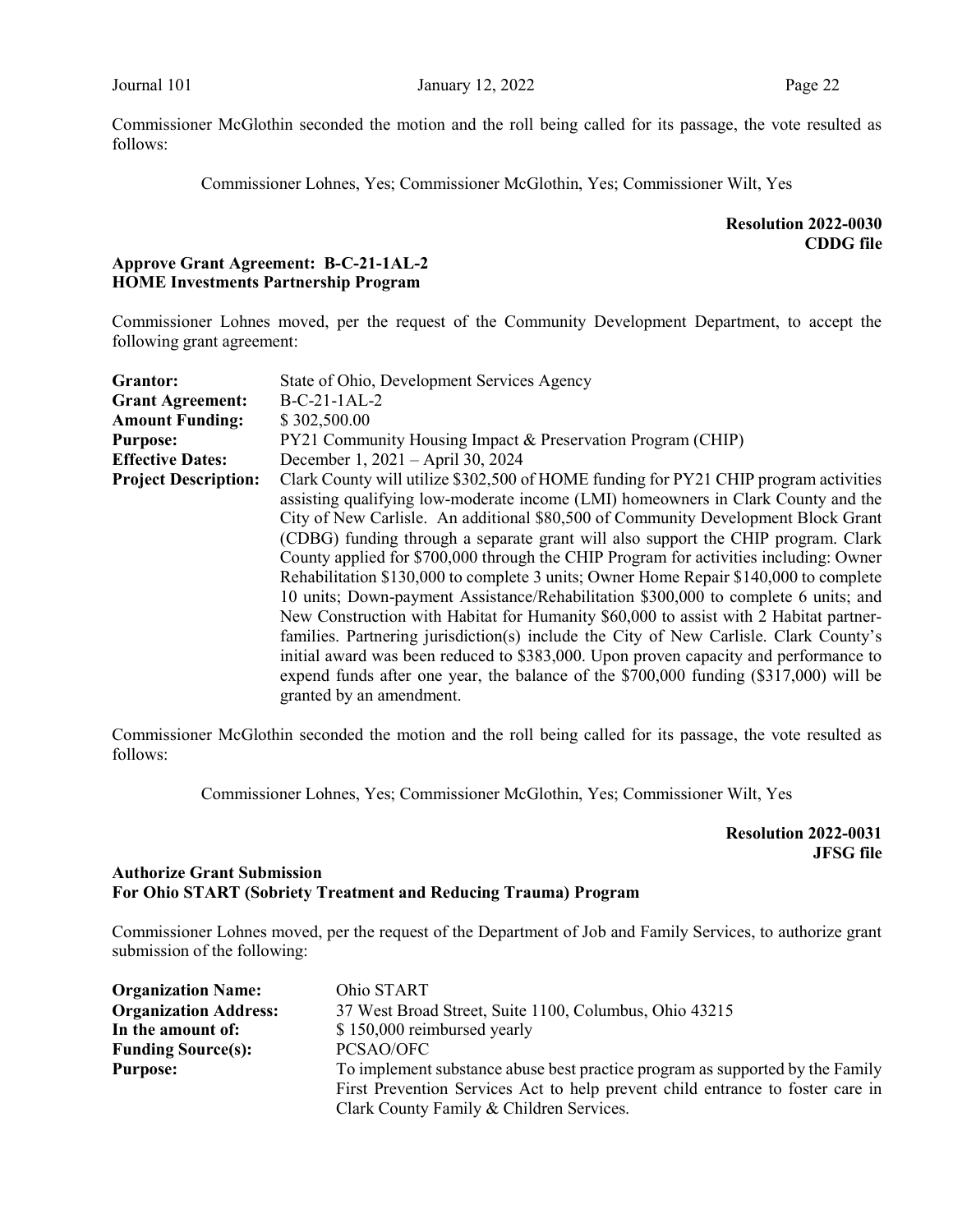Further move to authorize the County Administrator to execute the grant submission and related documents.

Commissioner McGlothin seconded the motion and the roll being called for its passage, the vote resulted as follows:

Commissioner Lohnes, Yes; Commissioner McGlothin, Yes; Commissioner Wilt, Yes

# Resolution 2022-0032 FINS file

## Approve Supplemental Appropriation(s)

Commissioner Lohnes moved, upon the recommendation of the County Administrator, to authorize the following supplemental appropriation(s) from unappropriated funds:

Fund: Department: Account: Amount: ARPA Fund (1210) Comm. Dev. Transfers \$ 37,806.88 Reason: To cover reimbursement of ARPA Vaccine Incentive Project Funds to Commission.

ARPA Fund (1210) Comm. Dev. Operating Exp. \$489,450.00 Reason: To cover Aqseptence Group Sole Source quote for Material to be used for ARPA Crystal Lakes/Medway Sewer Vacuum Valve Replacement Project.

Commissioner McGlothin seconded the motion and the roll being called for its passage, the vote resulted as follows:

Commissioner Lohnes, Yes; Commissioner McGlothin, Yes; Commissioner Wilt, Yes

# Resolution 2022-0033 BRDO file

## Approve Board Appointments to OhioMeansJobs Clark County Advisory Board

Commissioner Lohnes moved to appoint the following member(s) to the OhioMeansJobs Clark County Advisory Board.

| <b>Name:</b>                                   | <b>Expiration Date:</b> |
|------------------------------------------------|-------------------------|
| Megan Watson, Valco Industries                 | December 31, 2024       |
| Aaron Oakes, Principal at Tecumseh High School | December 31, 2024       |
| Lindsay McKenna, Sheehan Brothers              | December 31, 2024       |

Further moved to approve the attached roster effective January 1, 2022.

Commissioner McGlothin seconded the motion and the roll being called for its passage, the vote resulted as follows:

Commissioner Lohnes, Yes; Commissioner McGlothin, Yes; Commissioner Wilt, Yes

Resolution 2022-0034 BRDP file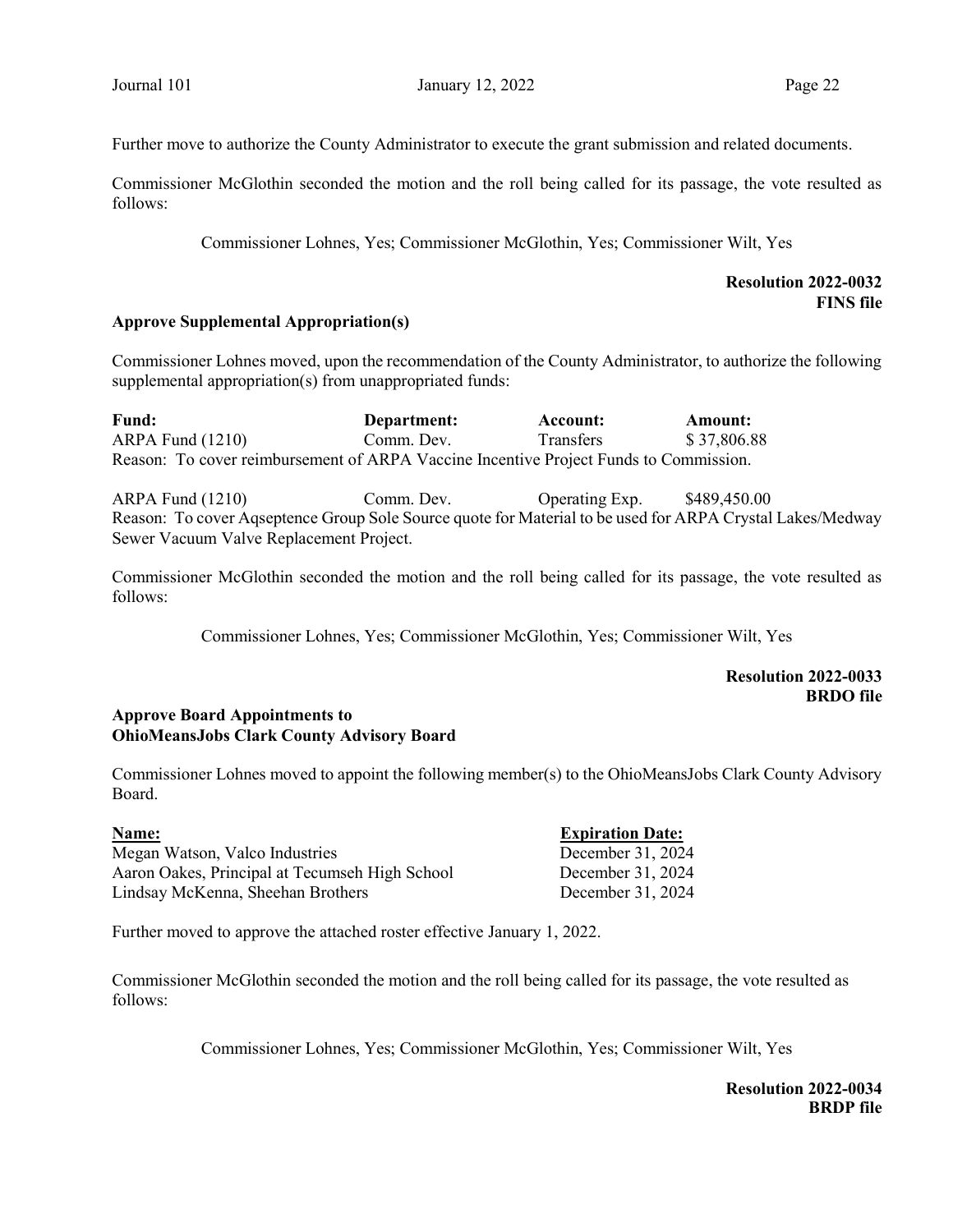## Re-Appoint Member(s) to the Clark County Planning Commission

Commissioner Lohnes moved to re-appoint the following member(s) to Clark County Planning Commission:

Name: New Expiration Date: Jay Kitchen 12/31/2024

Commissioner McGlothin seconded the motion and the roll being called for its passage, the vote resulted as follows:

Commissioner Lohnes, Yes; Commissioner McGlothin, Yes; Commissioner Wilt, Yes

## Resolution 2022-0035 **BRDR** file

# Re-Appoint Member(s) to the Clark County Rural Zoning Commission

Commissioner Lohnes moved to re-appoint the following member(s) to Clark County Rural Zoning Commission:

| Name:                                                    | <b>New Expiration Date:</b> |
|----------------------------------------------------------|-----------------------------|
| Ken Brust                                                | 12/31/2024                  |
| Wayne Leis                                               | 12/31/2024                  |
| Further move to appoint:                                 |                             |
| Larry Spahr (to fulfill the unexpired term of John Hays) | 12/31/2022                  |
| Matt Taylor (to replace Larry Spahr as alternate)        | 12/31/2023                  |

Commissioner McGlothin seconded the motion and the roll being called for its passage, the vote resulted as follows:

Commissioner Lohnes, Yes; Commissioner McGlothin, Yes; Commissioner Wilt, Yes

Resolution 2022-0036 BRDZ file

# Re-Appoint Member(s) to the Board of Zoning Appeals

Commissioner Lohnes moved to re-appoint the following member(s) to Board of Zoning Appeals:

Name: New Expiration Date: Greta Wilt 12/31/2025

Commissioner McGlothin seconded the motion and the roll being called for its passage, the vote resulted as follows:

Commissioner Lohnes, Yes; Commissioner McGlothin, Yes; Commissioner Wilt, Yes

Resolution 2022-0037 COMO file

#### Resolution to Designate the Official Representative and Alternate for the Purpose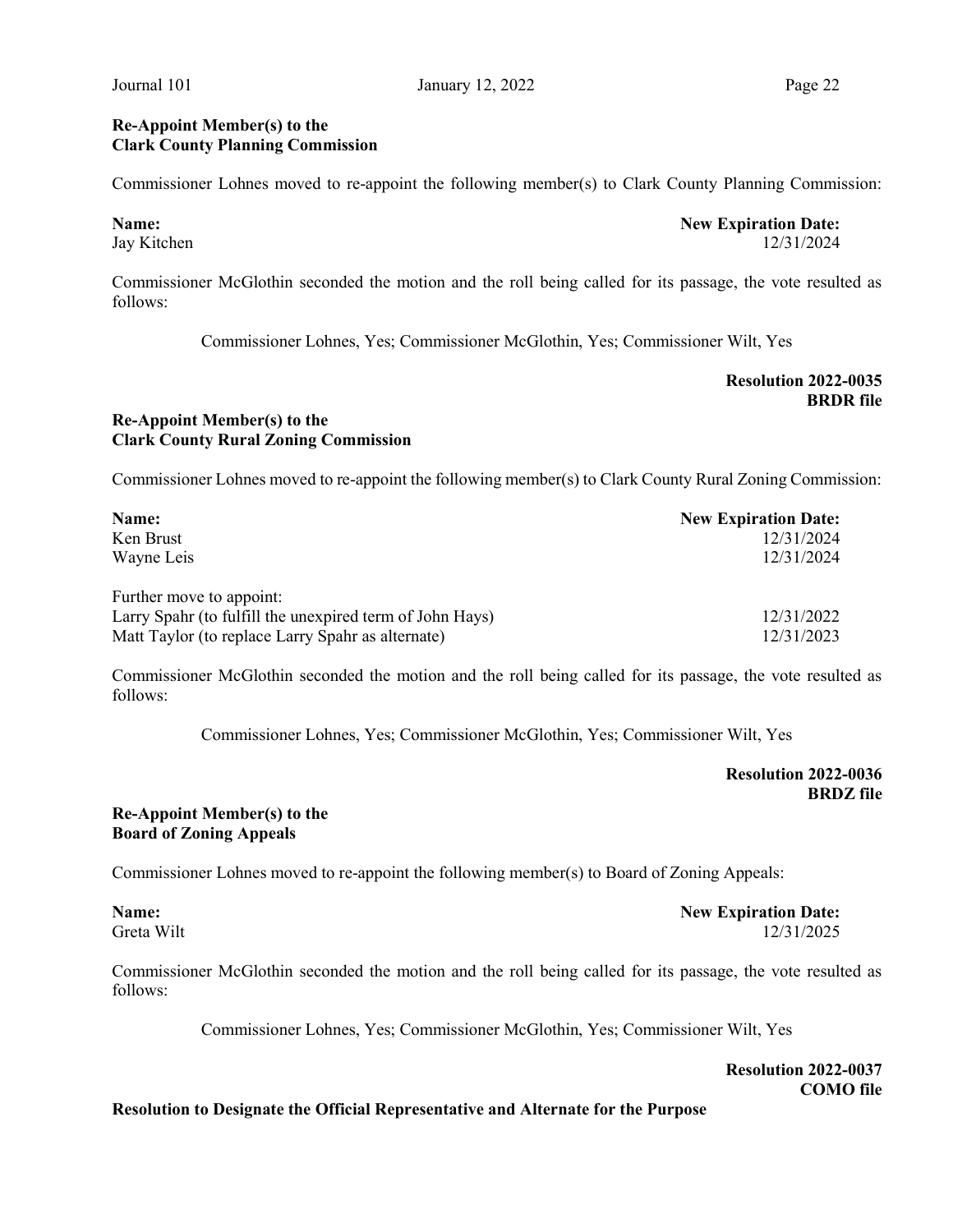## of Voting at the Annual Meeting of the County Commissioners Association of Ohio in 2022

Commissioner Lohnes moved the adoption of the following resolution:

WHEREAS, Article IV, Section 6, of the Code of Regulations of the County Commissioners' Association of Ohio requires each member county to, for the purpose of voting at any annual or special meeting of the Association, designate an Official Representative and Alternate; and,

WHEREAS, the designation of the Official Representative and Alternate for a county organized under the statutory form of county government shall be by resolution of the Board of County Commissioners; and,

WHEREAS, in designating the Official Representative and Alternate only a member of the Board of County Commissioners is eligible to be designated as the Official Representative and Alternate;

NOW THEREFORE, BE IT RESOLVED that Melanie F. Wilt is designated as the Official Voting Representative of Clark County.

BE IT FURTHER RESOLVED that Lowell R. McGlothin is designated as the Alternate Voting Representative of Clark County.

Commissioner McGlothin seconded the motion and the roll being called for its passage, the vote resulted as follows:

Commissioner Lohnes, Yes; Commissioner McGlothin, Yes; Commissioner Wilt, Yes

Revised Resolution 2022-0038 COMO file

## Election of President for the Board of Clark County Commissioners

Commissioner Lohnes moved to nominate Melanie F. Wilt for election of the President and Lowell R. McGlothin as the designee to act in the absence of the President of the Board of Clark County Commissioners for a period of one year commencing immediately and ending January 4, 2023.

Commissioner McGlothin seconded the motion and the roll being called for its passage, the vote resulted as follows:

Commissioner Lohnes, Yes; Commissioner McGlothin, Yes; Commissioner Wilt, Yes

Resolution 2022-0039 COMO file

#### Establishing Schedule of Meetings for the Year 2022

Commissioner Lohnes moved to establish a schedule of meetings for the year 2022 as follows:

Meetings of the Board of Clark County Commissioners shall be held in accordance with Section 121.22 ORC (Sunshine Law).

All Wednesdays shall be designated as Regular Meetings for the purpose of conducting all official business of the Board, making a total of at least fifty (50) regular sessions to satisfy Section 305.06 ORC. Said meeting shall be divided into Informal and Formal Sessions. Informal Sessions shall be held in the Commission Public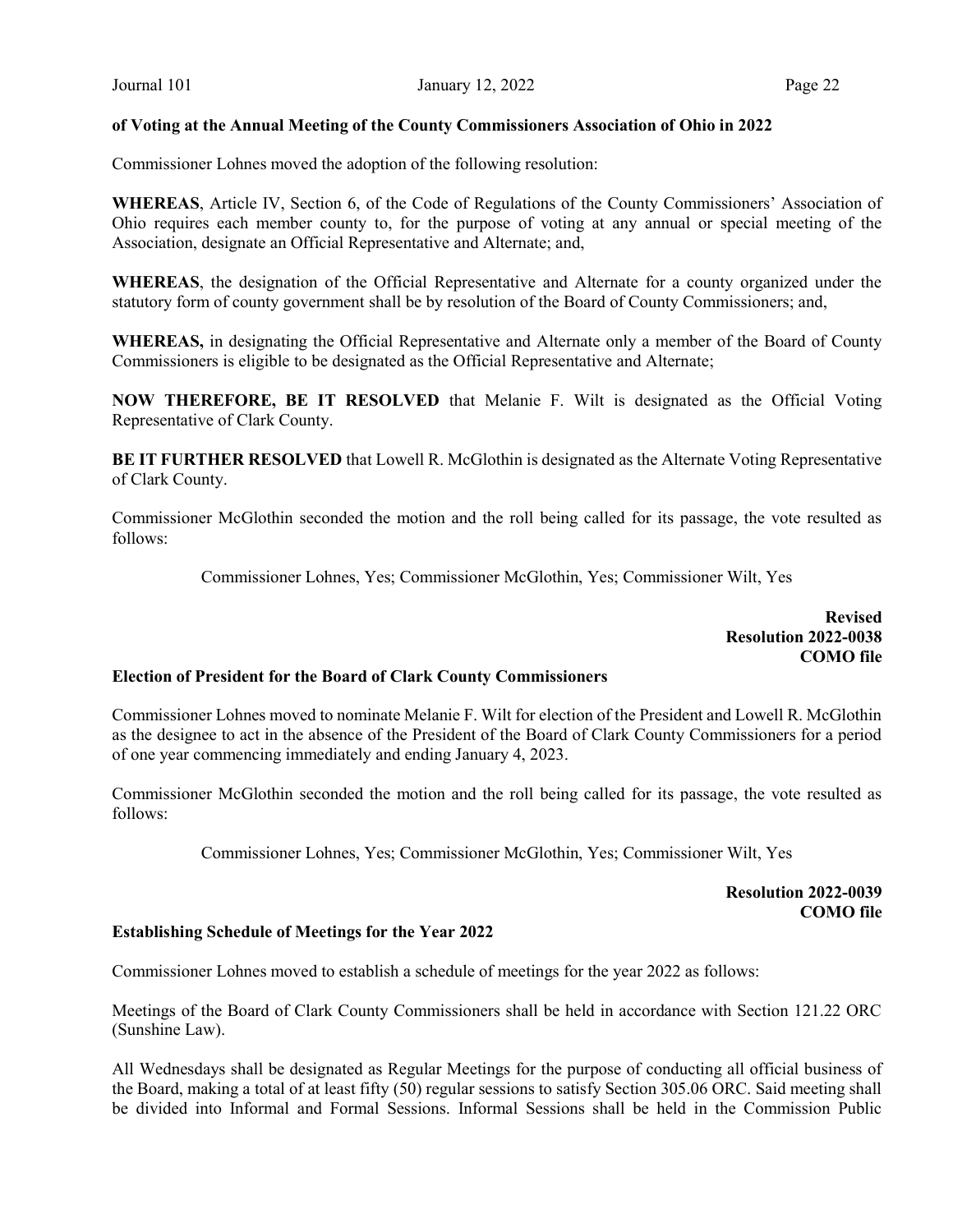Chambers, 1st Floor, 3130 E. Main St., Springfield, Ohio, beginning at 8:30 a.m. and Formal Sessions beginning at 10:00 a.m.

Quarterly Special Sessions for the Investment Advisory Committee will be held in the Commission Conference Room, 3rd Floor, 3130 E. Main St., Springfield, Ohio, beginning at 10:00 a.m. on Thursday, April 14, 2022; Thursday, July 28, 2022, Thursday, October 13, 2022 and Thursday, December 15, 2022.

Special Sessions shall be called as needed with 24 hour notice in accordance with Section 305.07 ORC and shall be for the purpose of conducting work sessions with the staff, Department Directors, and/or other County Elected Officials. The time and place of Special Sessions shall be determined at the time they are called.

Commissioner McGlothin seconded the motion and the roll being called for its passage, the vote resulted as follows:

Commissioner Lohnes, Yes; Commissioner McGlothin, Yes; Commissioner Wilt, Yes

Revised Resolution 2022-0040 COMO file

## Designation of Commissioners and Staff to Serve on Various Boards and Committees

Commissioner Lohnes moved to approve of the following appointments:

| 9-1-1 Committee                                      | Richard L. Lohnes                                             |
|------------------------------------------------------|---------------------------------------------------------------|
| Area Agency on Aging – Region 2                      | <b>DJFS</b> Designee                                          |
| <b>Audit Review Committee</b>                        | Melanie F. Wilt, Jennifer Hutchinson                          |
| <b>Board of Revisions</b>                            | Melanie F. Wilt                                               |
| Clark County Emergency Food and Shelter Board (FEMA) | Lowell R. McGlothin                                           |
| Clark County Land Reutilization Corp                 | Melanie F. Wilt, Lowell R. McGlothin                          |
| Community Improvement Corporation                    | Melanie F. Wilt, Lowell R. McGlothin                          |
| County Planning (Statutory)                          | Richard L. Lohnes, Melanie F. Wilt, Lowell<br>R. McGlothin    |
| <b>County Records Commission</b>                     | Richard L. Lohnes, Megan Burr                                 |
| Criminal Justice Council                             | Richard L. Lohnes, Jennifer Hutchinson                        |
| Data Processing Board                                | Richard L. Lohnes, Jennifer Hutchinson                        |
| Family & Children First Council                      | Melanie F. Wilt                                               |
| Fair Housing                                         | Richard L. Lohnes,<br>Community Development Staff (alternate) |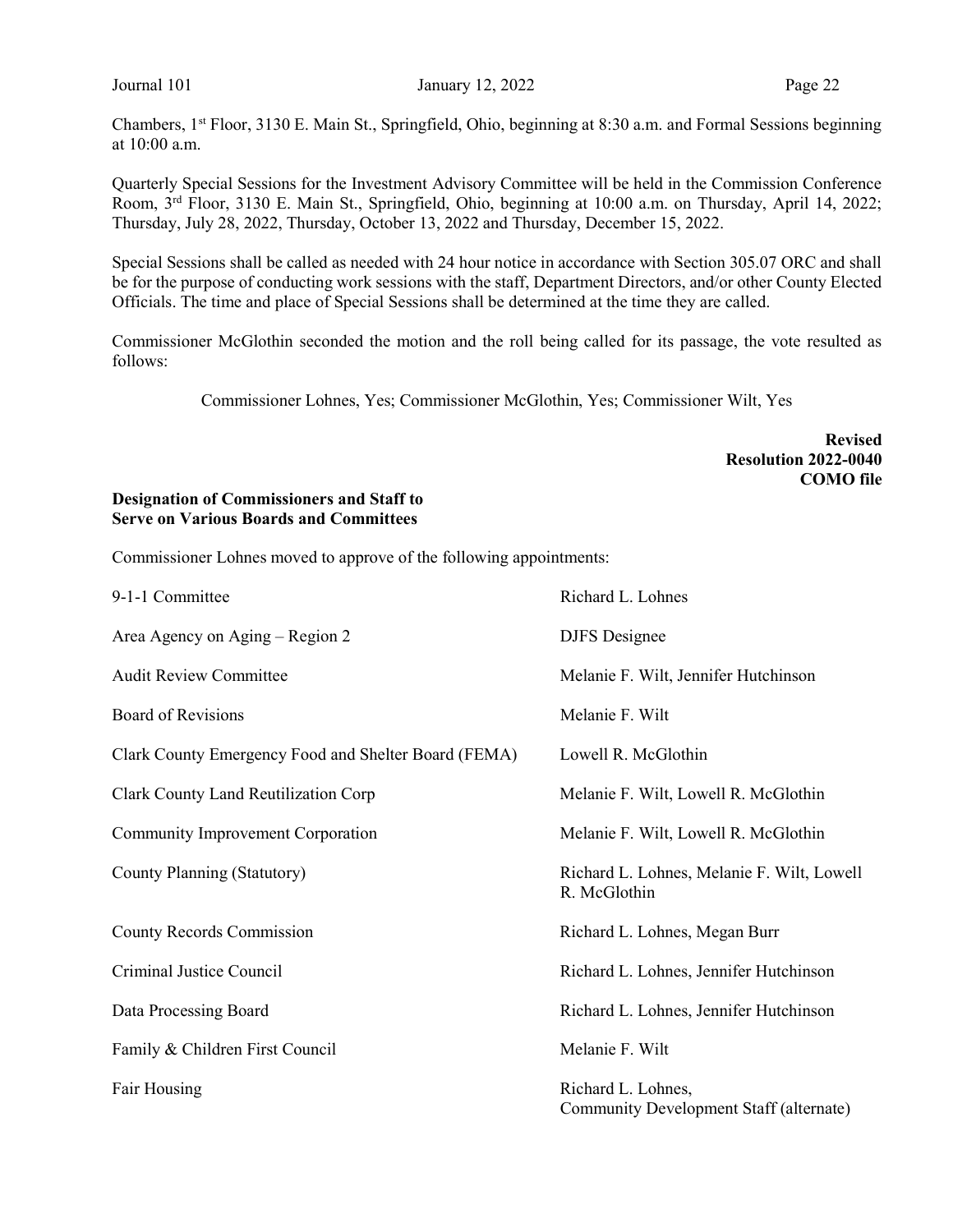| <b>Investment Advisory Board</b>                    | Richard L. Lohnes, Lowell R. McGlothin              |
|-----------------------------------------------------|-----------------------------------------------------|
| <b>Job Readiness</b>                                | Richard L. Lohnes                                   |
| Keep Clark County Beautiful                         | Michael Cooper for Melanie F. Wilt                  |
| Microfilm Board                                     | Megan Burr for Comm. President                      |
| OhioMeansJobs                                       | Lowell R. McGlothin                                 |
| <b>Reentry Coalition Executive Committee</b>        | Lowell R. McGlothin                                 |
| Solid Waste Management Policy Committee             | Melanie F. Wilt<br>Jennifer Hutchinson (Alternate)  |
| <b>Transportation Coordinating Committee</b>        | Lowell R. McGlothin,<br>Melanie F. Wilt (Alternate) |
| Clark County Law Enforcement Advisory Team (CCLEAT) | Melanie F. Wilt                                     |

Commissioner McGlothin seconded the motion and the roll being called for its passage, the vote resulted as follows:

Commissioner Lohnes, Yes; Commissioner McGlothin, Yes; Commissioner Wilt, Yes

Resolution 2022-0041 TRAV file

#### Approve Travel/Expense Allowance

Commissioner Lohnes moved, per request of the following Department Director(s) or Elected Official(s) to approve the following travel allowances.

| Dept.       | <b>Name</b>           | <b>Purpose</b>                                       | <b>Place</b>       | Date           | Cost                   |
|-------------|-----------------------|------------------------------------------------------|--------------------|----------------|------------------------|
| <b>BOCC</b> | J. Hutchinson         | <b>DDC</b> Annual Meeting                            | Hamilton Co., Ohio | 2/2/22         | 90.00<br>S             |
| Comm. Dev.  | J. Tuttle             | OCEOA 2022 Meetings Plain City, Ohio<br>& Membership |                    | 2022 Ortly.    | 185.00<br><sup>S</sup> |
| <b>JFS</b>  | B. Adkins/<br>S. Lowe | <b>NCAtrak Training</b>                              | Virtual            | $2/9 - 10/22$  | \$1,000.00             |
| Comm. Dev.  | Various               | <b>Various</b>                                       | Various            | 2022           | \$1,500.00             |
| Comm. Dev.  | M. Foley              | D. Lackovich/ OCCD Winter Mtg.                       | Virtual            | $1/26 - 27/22$ | 40.00<br>\$.           |

Further move reimbursements shall comply with all requirements of the Travel Policy as adopted in the Personnel Manual.

Commissioner McGlothin seconded the motion and the roll being called for its passage, the vote resulted as follows:

Commissioner Lohnes, Yes; Commissioner McGlothin, Yes; Commissioner Wilt, Yes

#### Resolution 2022-0042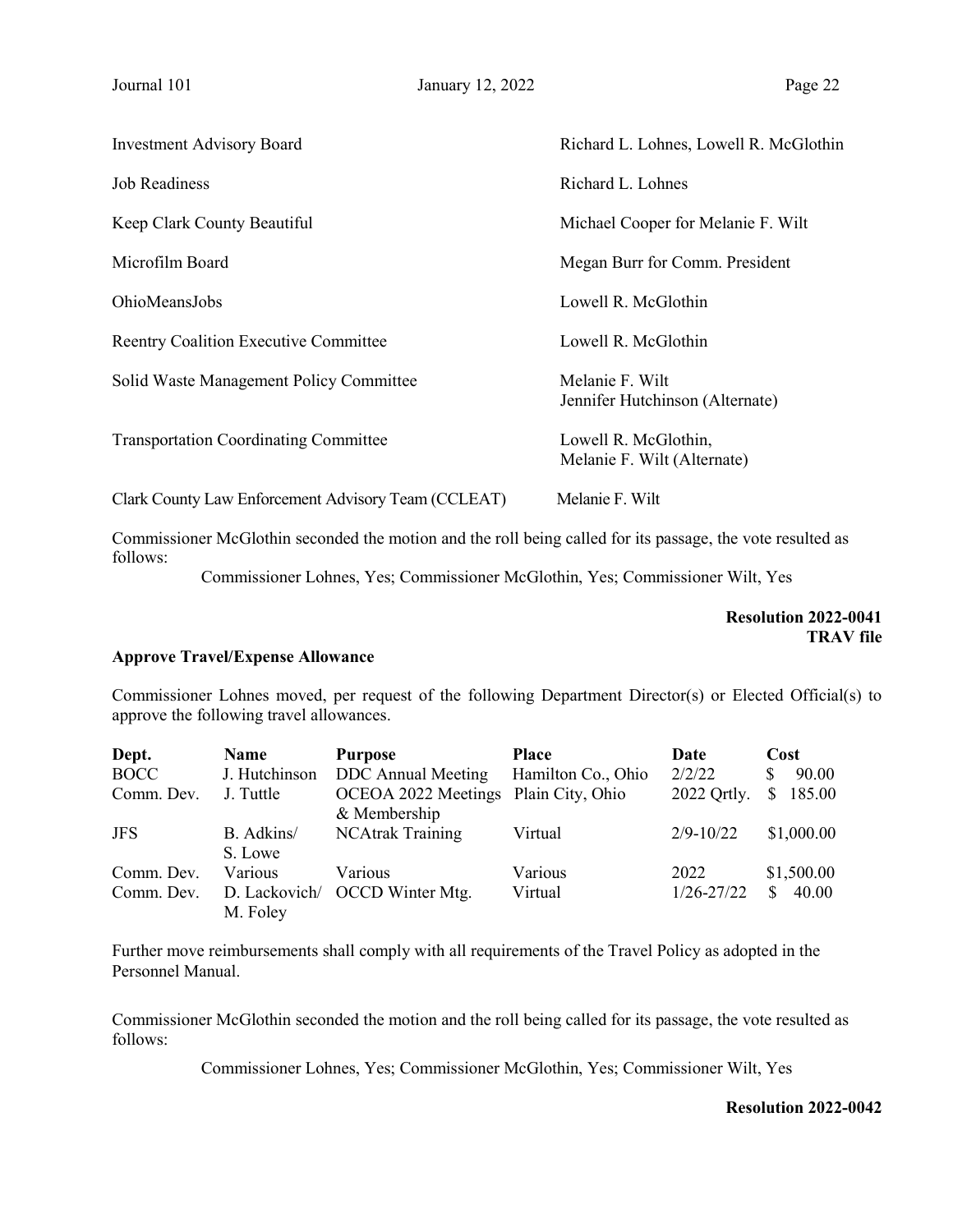#### ARPA file

# Authorize Allocation of American Rescue Plan Act (ARPA) Funds toward Reimbursing the County for Emergency Assistance Expenses through the Clark County Veterans Office

Commissioner Lohnes moved, per the request of the County Administrator, to approve the following reimbursement:

WHEREAS, Clark County has received direct payments from the United States (US) Treasury under the Coronavirus State and Local Fiscal Funds authorized by the American Rescue Plan Act (ARPA); and,

WHEREAS, Clark County will use the funding in accordance with ARPA and guidance from the US Treasury; and,

WHEREAS, the Department of Treasury issued the Interim Final Rule on May 10, 2021, to provide guidance on permissible uses; and,

WHEREAS, providing emergency assistance to populations experiencing negative economic impacts during the COVID-19 public health emergency is a permissible use of the ARPA funds; and,

WHEREAS, the emergency assistance cost incurred from March 3, 2021 to December 31, 2021 totals \$81,993.98. The remaining balance of \$138,006.02 will be applied toward the next two years of emergency assistance expenses.

NOW THEREFORE, BE IT RESOLVED by the Board of County Commissioners, that:

The Board of County Commissioners approves the use of ARPA funds to reimburse the County for emergency assistance expenses through the Clark County Veterans Office incurred between March 3, 2021 and December 31, 2023 in the amount not to exceed \$220,000.00.

Commissioner McGlothin seconded the motion and the roll being called for its passage, the vote resulted as follows:

Commissioner Lohnes, Yes; Commissioner McGlothin, Yes; Commissioner Wilt, Yes

Resolution 2022-0043 ARPP file

#### Approve Payment #1 to Aqseptence Group, Inc.

Commissioner Lohnes moved, per request of the Utilities Director, to approve the following payment #1:

| <b>Payment to:</b>        | Agseptence Group, Inc.                                      |
|---------------------------|-------------------------------------------------------------|
| <b>Address:</b>           | 4217 North Old US Highway 31, Rochester, Indiana 46975      |
| <b>Services:</b>          | Purchase of valves                                          |
| <b>Project:</b>           | Crystal Lakes/Medway Sewer Vacuum Valve Replacement Project |
| <b>Funding Source(s):</b> | ARPA                                                        |
| Amount:                   | \$489,450.00                                                |

Commissioner McGlothin seconded the motion and the roll being called for its passage, the vote resulted as follows: